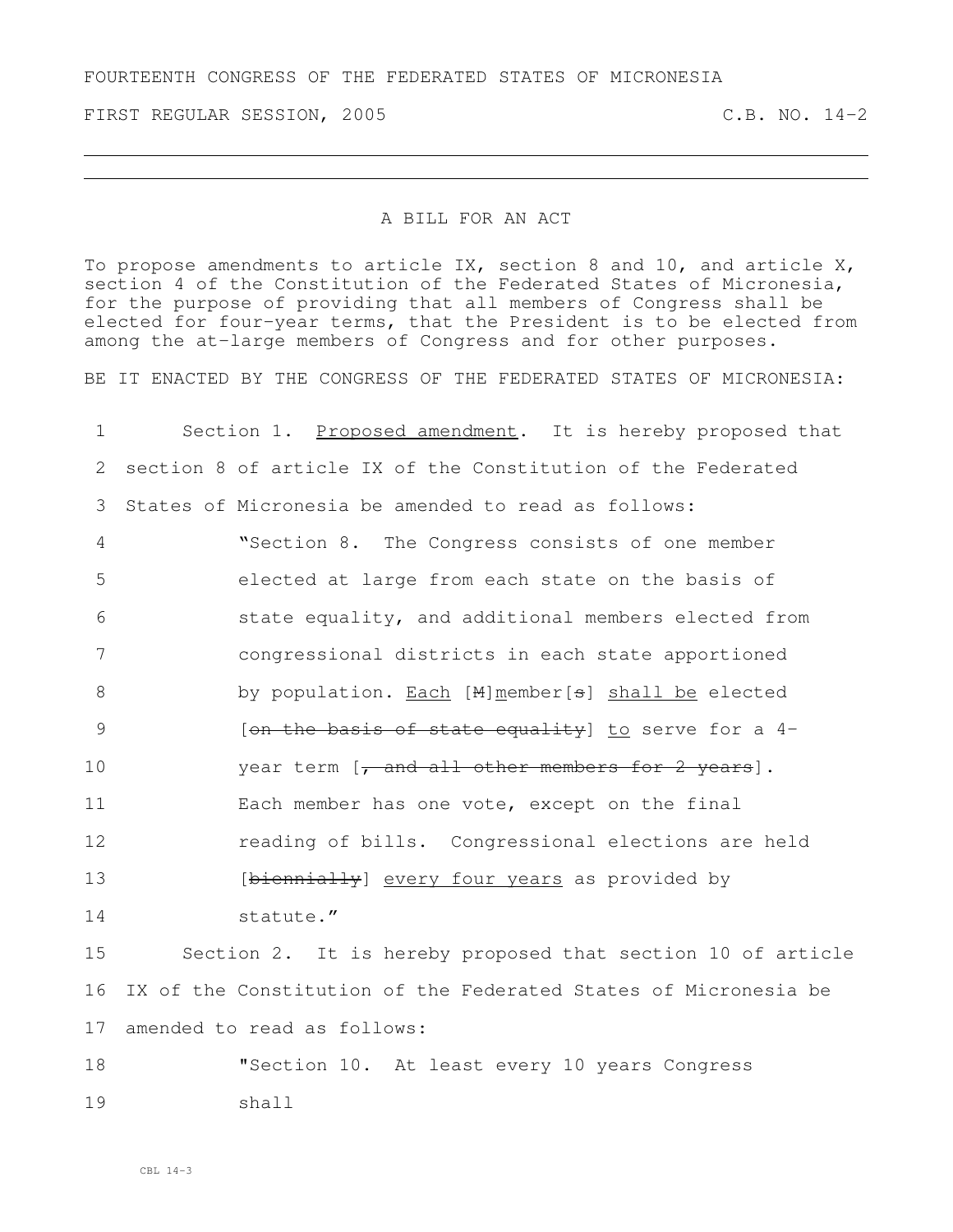| $\mathbf 1$   | reapportion itself. A state is entitled to at                |
|---------------|--------------------------------------------------------------|
| 2             | least one member of Congress on the basis of                 |
| 3             | population in addition to the member elected at              |
| 4             | large. A state shall apportion itself by law into            |
| 5             | single member congressional districts. Each                  |
| 6             | district shall be approximately equal in population          |
| 7             | after giving due regard to language, cultural, and           |
| 8             | geographic differences. In any state in which                |
| $\mathcal{G}$ | there is only one election district, the election            |
| 10            | of one of the state's members of Congress shall be           |
| 11            | designated, as provided by statute, as the election          |
| 12            | of the state's at-large member."                             |
| 13            | Section 3. It is hereby proposed that section 4 of article X |
| 14            | of the Constitution of the Federated States of Micronesia be |
| 15            | amended to read as follows:                                  |
| 16            | "Section 4. A person is ineligible to become                 |
| 17            | President unless he is [a] an at-large member of             |
| 18            | Congress $[for a 4-year term]$ , a citizen of the            |
| 19            | Federated States of Micronesia by birth, and a               |
| 20            | resident of the Federated States of Micronesia for           |
| 21            | at least 15 years."                                          |
| 22            |                                                              |
| 23            |                                                              |
| 24            |                                                              |
| 25            |                                                              |